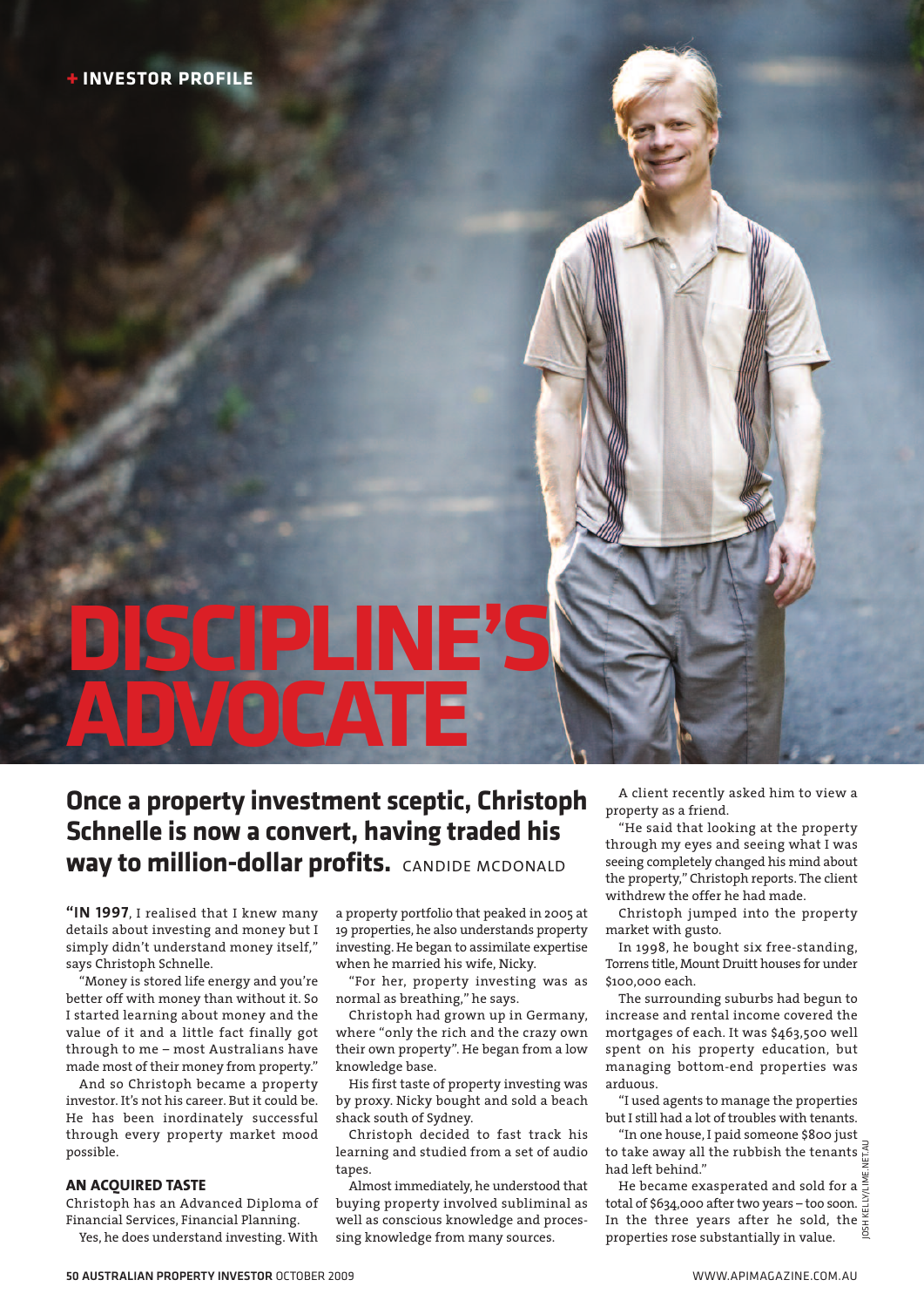

Christoph didn't own property for several years after that.

"I have to be honest – my first foray into property investing was exhausting.

"My business also received \$5 million in venture capital at the time, so I had not

### **Christoph's top 5 tips**

**What would a man who's crammed into 10 years more successful property investments than most make in a lifetime put forward as his top five tips?**

- **❚ Buy your home with your heart. Buy your investment properties with your head. "Mixing the two is like talking about nothing but money throughout a romantic dinner. It doesn't work."**
- **❚ Ask for help and ask for advice. Don't think you should know. Don't pretend you do or that not knowing doesn't matter."If you don't know how to distinguish between good and bad advice,that's something very important to learn and your doing so will help you for the rest of your life."**
- **❚ Do all your homework."When you buy in a suburb, walk or drive throughout it and the neighbouring suburbs. Look at comparable sales. Find out the history of market movements. How did the suburb perform during past booms and busts? Get top quality pest and building inspections. Ask these people all your questions. There's no such thing as a silly question. Silly is being too shy to ask."**
- **❚ Good filing and record keeping is essential."It's not enough to think you know where you stand. Crises come like flash floods to the blithe, and if your documentation isn't complete, you're at the mercy of the Tax Office, property agents, builders, insurers and tenants."**
- **❚ Cut your losses."If you made a mistake or the outlook for a property worsens, accept the consequences and be ready to sell." Conversely, have fun."Property investing is satisfying, like any challenge with a cash prize at its end, and providing a home for your tenants is a nice thing to do."**

very much (time or energy) to put into property investing or management."

Then in 2001, Nicky became enthusiastic about buying near Byron Bay. While on holidays, they bought two properties on the same afternoon in the pretty village of Burringbar. One was their dream home.

A week later, they also bought a house on a large block with subdivision potential in nearby Uki. They bought just ahead of a property boom. They correctly gauged that their timing was ideal.

### **SURE FEET AND GOOD MAPS**

By 2002, Christoph had sufficient expertise

to formalise his strategy. "We always buy properties that have not yet risen in value but are very similar to properties nearby that have gone up.

"We always look at properties with a high land component, good rental returns and in areas with finite supply," he explains.

"We like double rentals. We sell any properties that will not see further capital gains for a long time."

Christoph has become accomplished at choosing properties and his modus operandi is very disciplined. His success lies, he says, in doing what you're good at.

"We don't know how to do renovations,"

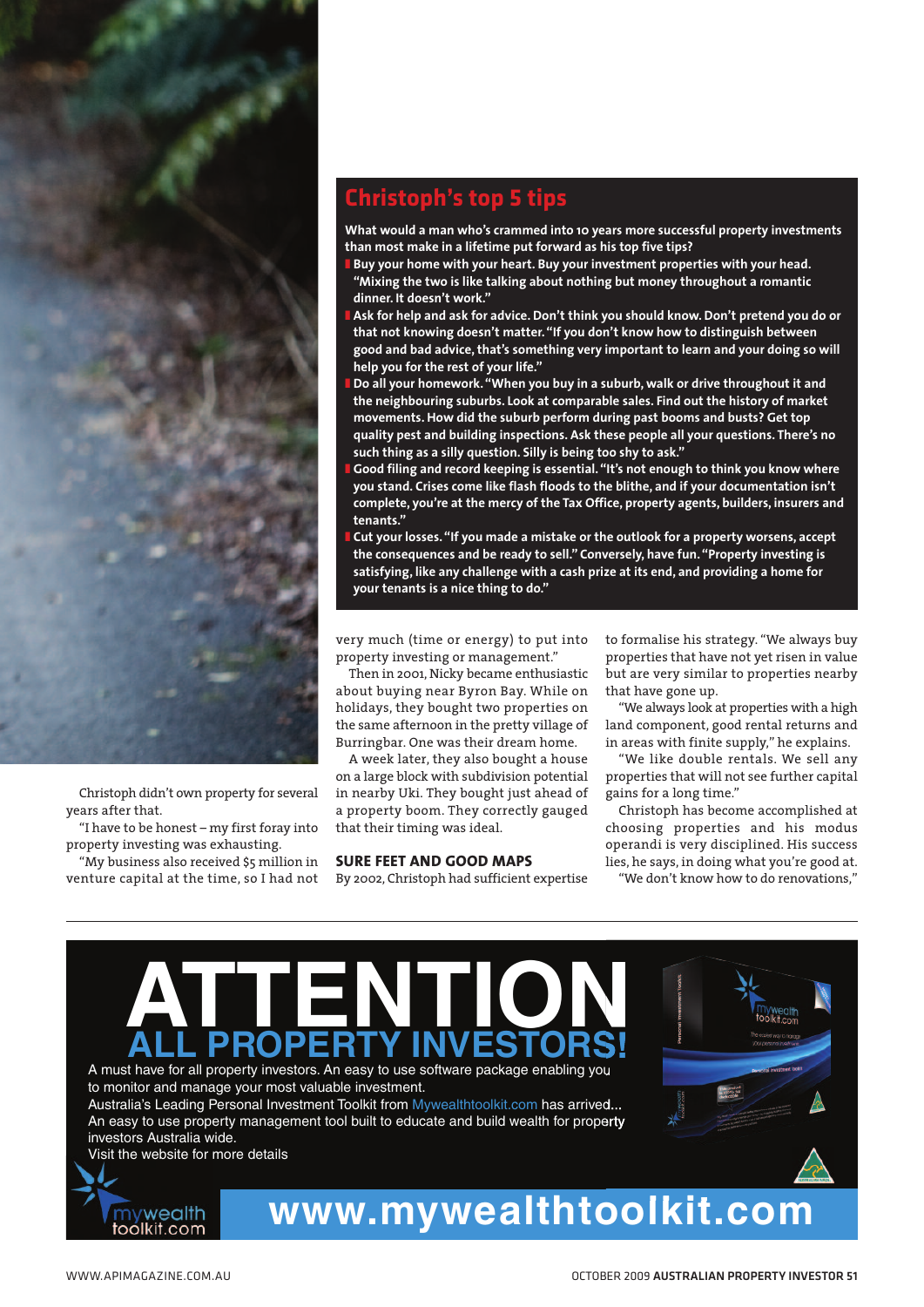### **+ INVESTOR PROFILE**

he expands. "We can't do them ourselves, which means we have to employ people.

"We only once knowingly bought a property that needed renovating and engaged a builder who quoted us \$50,000. It cost \$80,000 and we were not enthusiastic about the result.

"We have simply sold properties that needed renovating."

Because he has gained expertise in property selection, Christoph hasn't sacrificed profit due to his renovation veto. The four-bedroom house in Ocean Shores he bought for \$332,000 in July 2002 was sold for \$461,000 in December 2005 because it needed renovation.

The three-bedroom beach hemline house in North Ocean Shores bought for \$375,000 in December 2002 sold exactly one year later for \$435,000 even though it needed major building work.

"The decision to buy or reject is usually done via price. In many cases, we wouldn't be ready to pay anywhere near the asking price, so the property automatically excludes itself," Christoph explains.

Because of his background in finance, Christoph has dexterously managed a complex web of income and expenditure from and for very many properties, each with its own unique profile.

"The issue with property is cash flow. We're always very cautious with our cash flow and even sell at relatively unsuitable times – like right now – to make sure there is always a comfortable cash flow cushion."

He's still looking at properties to purchase but will only do so if he feels very optimistic about capital gains.

"If there's another property boom," he asserts, "we will do very well with what we have."

### **PROCEED WITH CAUTION**

Christoph is a conservative property investor. He doesn't buy top-end properties with huge price tags. He doesn't overextend himself to buy. He doesn't undertake massive renovations or major rebuilds, whose big budgets could become even larger outlays by the time the bills are paid and make the properties yield no income far longer than anticipated because of missed building completion dates.

This has allowed him to drive ably (and without a major 'accident') along an investment highway, with metaphorical L and then P plates.

He owns a vast spread of properties across an array of suburbs. He spreads his risk. He has only ever lost money on one property, but if a large problem did occur with one property or property cluster. another could absorb the deficits.

| THE NUMBERS   CHRISTOPH SCHNELLE                   |                           |                         |                          |               |                          |                                     |                          |                             |                                          |
|----------------------------------------------------|---------------------------|-------------------------|--------------------------|---------------|--------------------------|-------------------------------------|--------------------------|-----------------------------|------------------------------------------|
| <b>Property</b>                                    | <b>Description</b>        | <b>Purchase</b><br>date | <b>Purchase</b><br>price | Sale<br>price | <b>Sale</b>              | <b>Profit</b><br>before<br>expenses | <b>Valuation</b>         | <b>Unrealised</b><br>profit | <b>Weekly rent</b><br>(original<br>rent) |
| Burringbar, NSW                                    | 3-bed house               | Jan 02                  | \$145,000                | -             | $\overline{\phantom{0}}$ |                                     | \$325,000                | \$180,000                   | \$285 (\$190)                            |
| Burringbar, NSW                                    | 3-bed house               | Jan 02                  | \$268,000                |               |                          |                                     | \$610,000                | \$342,000                   |                                          |
| Uki, NSW                                           | 3-bed house               | Jan 02                  | \$160,000                |               |                          |                                     | \$330,000                | \$170,000                   | \$280 (\$190)                            |
| Subdivision, Uki, NSW                              | <b>Block of land</b>      | Jan 02                  | \$0                      | \$138,000     | Feb os                   | \$138,000                           |                          |                             |                                          |
| <b>Byron Bay, NSW</b>                              | Industrial unit           | Feb o2                  | \$130,000                | \$270,000     | Apr 04                   | \$140,000                           |                          |                             |                                          |
| North Ocean Shores, NSW                            | 3-bed house               | Apr 02                  | \$385,000                |               |                          |                                     | \$550,000                | \$165,000                   | \$380 (\$370)                            |
| Mullumbimby, NSW                                   | 3-bed house               | Apr 02                  | \$215,000                | \$322,000     | Oct 04                   | \$107,000                           |                          |                             |                                          |
| Ocean Shores, NSW                                  | 4-bed house               | Jul 02                  | \$332,000                | \$461,000     | Dec 05                   | \$129,000                           | $\overline{\phantom{0}}$ | -                           |                                          |
| Ocean Shores, NSW                                  | <b>Block of land</b>      | Aug 02                  | \$210,000                | \$280,000     | Jan 04                   | \$70,000                            | -                        | -                           | -                                        |
| North Ocean Shores, NSW                            | 3-bed house               | Sep 02                  | \$375,000                | \$435,000     | Sep 03                   | \$60,000                            | $\overline{\phantom{0}}$ |                             |                                          |
| <b>Burringbar, NSW</b>                             | 3-bed and<br>4-bed houses | Oct 02                  | \$340,000                |               |                          |                                     | \$650,000                | \$310,000                   | \$550 (\$425)                            |
| Koala Beach, Pottsville                            | <b>Block of land</b>      | Feb 03                  | \$175,000                | \$171,000     | Sep 07                   | \$4,000 LOSS                        | $\overline{\phantom{0}}$ | $\overline{\phantom{0}}$    |                                          |
| Koala Beach, Pottsville                            | <b>Block of land</b>      | Feb 03                  | \$155,000                | \$215,000     | Jun og                   | \$60,000                            | -                        |                             |                                          |
| Koala Beach, Pottsville                            | <b>Block of land</b>      | Feb 03                  | \$175,000                | \$195,000     | Nov 04                   | \$20,000                            | ۳                        | $\overline{\phantom{0}}$    | $\overline{\phantom{0}}$                 |
| Armstrong Beach, Old                               | 3-bed house               | Sep 03                  | \$135,000                | \$340,000     | May og                   | \$205,000                           | -                        | ÷,                          |                                          |
| Armstrong Beach, Old                               | <b>Block of land</b>      | Sep 03                  | \$59,000                 | \$145,000     | Jun og                   | \$86,000                            | $\qquad \qquad -$        | $\overline{\phantom{0}}$    | $\overline{\phantom{0}}$                 |
| Armstrong Beach, Qld                               | 2-bed house               | Sep 03                  | \$135,000                | \$296,000     | Jun og                   | \$161,000                           | Ξ                        | ÷,                          | ÷,                                       |
| Billinudgel, NSW                                   | <b>Block of land</b>      | Feb 04                  | \$45,000                 | \$57,500      | Jun 06                   | \$12,500                            | $\overline{\phantom{0}}$ | $\overline{\phantom{0}}$    | -                                        |
| Coonabarabran, NSW                                 | 3-bed house               | May 04                  | \$95,000                 | \$128,000     | Jun 06                   | \$33,000                            |                          |                             |                                          |
| Ayr, Qld                                           | 3-bed house               | Jul 04                  | \$77,000                 | \$112,000     | Jan 06                   | \$35,000                            | $\qquad \qquad -$        |                             |                                          |
| Home Hill, Qld                                     | 3-bed house               | Jul 04                  | \$72,500                 | \$116,000     | Dec o6                   | \$43,500                            |                          |                             |                                          |
| Ayr, Qld                                           | 3-bed house               | Jul 04                  | \$82,000                 | \$125,000     | Nov o6                   | \$43,000                            |                          |                             |                                          |
| <b>Fishing village</b><br>south of Townsville, Old | <b>Block of land</b>      | Nov 04                  | \$22,000                 |               |                          |                                     | \$60,000                 | \$38,000                    |                                          |
| Casuarina Beach, NSW                               | 3-bed house               | Dec 04                  | \$535,000                |               |                          |                                     | \$599,000                | \$64,000                    | \$490 (\$425)                            |
| <b>Total</b>                                       |                           |                         | \$4,322,500              | \$3,806,500   |                          | \$1,339,000                         | \$3,124,000              | \$1,269,000                 | \$1,985                                  |

#### **52 AUSTRALIAN PROPERTY INVESTOR** OCTOBER 2009 WWW.APIMAGAZINE.COM.AU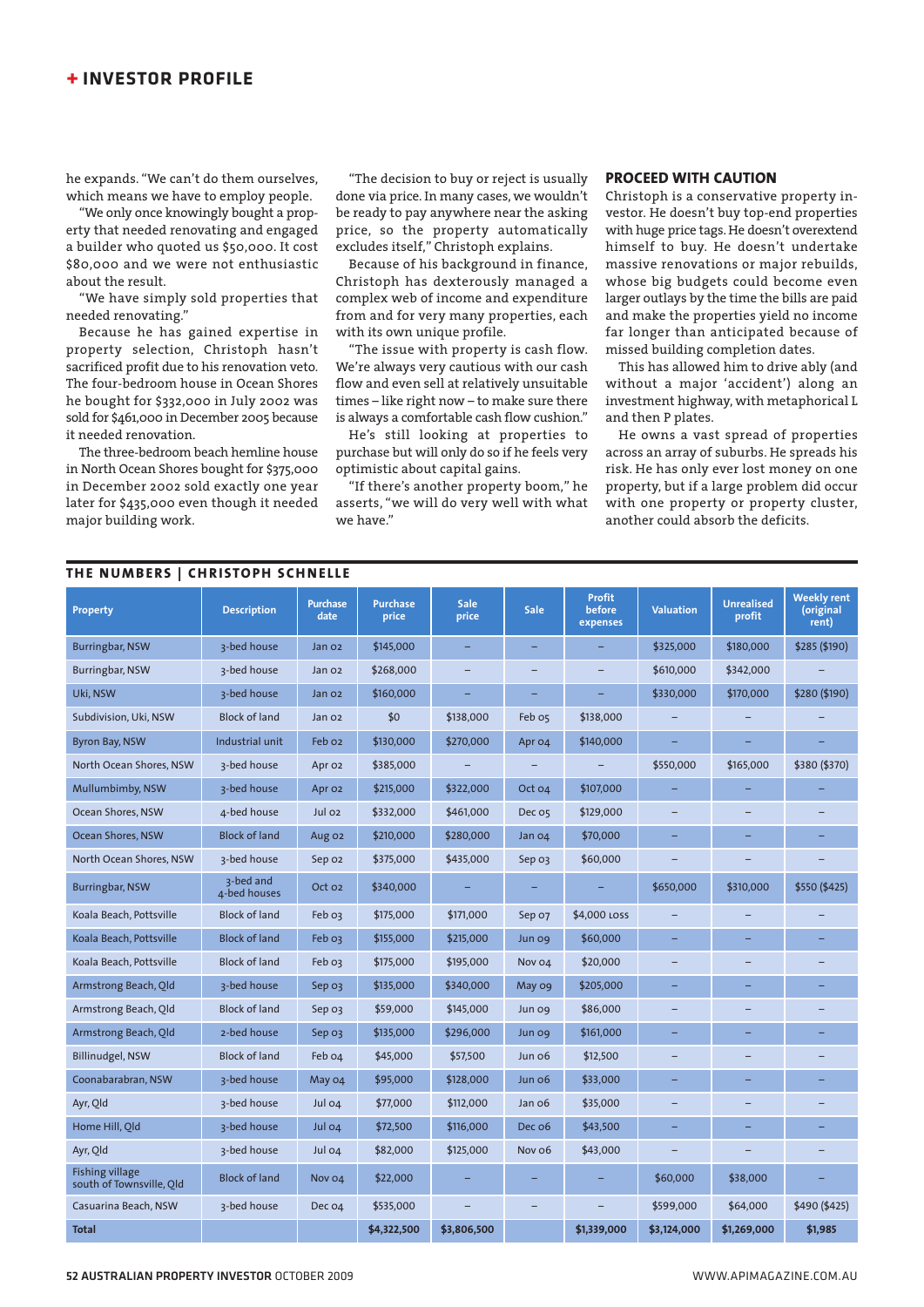Christoph clearly likes the accounting requisite of managing his portfolio properly. He has a lot of books to balance. A 19-property portfolio is not for everyone.

"You have to know where you stand. You just have to do the maths – all of it, regularly."

Christoph has always chosen only two major banks as lenders – Westpac and the Commonwealth Bank. He never borrowed beyond an 80 per cent loan-to-value ratio. He now borrows no more than 60 per cent.

"We refinanced some properties that had gone up and used that money as a deposit on the next purchase," he adds.

"For example, we had a \$100,000 mortgage on a \$135,000 property. When its value went to \$340,000, we increased the mortgage to \$200,000 and used the extra \$100,000 to purchase other properties."

He's meticulous about his insurance. Well, Nicky is.

"Checking policies is a lot of unavoidable and important work," he warns. "There's a huge difference in quotes and items covered across different policies."

Christoph and Nicky found that Suncorp offered them the best landlord insurance and they assessed that the \$1000 excess suited them best.

"Even if we have one claim a year where we have to pay \$1000, we're still ahead as the premium is much cheaper. Mind you, this is true if you own 19 properties. With two or three, a smaller excess might be better."

Christoph also consolidated all his

### **"THE BEST MONEY MAKERS FOR US WERE NONDESCRIPT, EVEN BORING PROPERTIES. ANYTHING EXCITING DID FAR LESS WELL, BECAUSE THERE IS MUCH MORE COMPETITION IN THAT LEAGUE."**

policies so they fall due for renewal on the same date. Again, this is a feature of his managing a large number of properties.

Christoph assesses every property on its own merits.

"Each property has its own story and we act on each one individually," he explains.

Every property has its own mortgage.

"That makes re-borrowing and selling easier," he notes. "It also allows us to prepay certain loans in June for 12 months in years where we realise large capital gains in order to reduce our income for that year. And we can fix the interest rate on parts of our loan."

Snaring fixed-rate loans at optimal times has been a profitable strategy for Christoph. He fixed as much as he could in April this year,for example, when rates were at their lowest. He doesn't have an immutable preference for negative or positive gearing.

"That depends on our cash needs and we don't like increasing our mortgages beyond what we need." At present his entire

portfolio is what he calls 'nicely' cash flow positive.

Christoph buys in about-to-boom areas first and foremost. Nearby is not a factor. He has owned properties in suburban Sydney, northern New South Wales, the Burdekin area of north Queensland and the coastal region south of Mackay.

"Distant property investments are much harder because you're more dependent on your agents," he stresses.

"We have also had good and not-so-good property managers. Having a not-so-good property manager is very difficult. They make a lot of expensive mistakes and you have to live with that."

Christoph has learned that each property and its environs have their own profiles of patent, foreseeable, unpredictable and constant characteristics. How a property performs aligns only loosely with your appraisal on purchase.

"We did best south of Mackay," Christoph cites as an example, "because of a mining

## All the boxes are ticked for a great sound investment.

Located in Burpengary in the northern suburbs of Brisbane, these soon to be built 3 bedroom two bathroom townhouses will make a great investment

- **Ø** NRAS approved A government incentive to help middle income earners have access to affordable rent. \$8,600 for 10 years indexed to rental CPI.
- ❑ Up to 7% returns ✓
- **Ø** Cash flow positive from vear 1
- **☑** Great tax depreciation
- $\triangle$  A suburb with a track record of good capital growth
- **Ø** High rental demand
- **Ø** Prime locations walk to maior shopping, schools and electric rail to city
- **⊈** Only 20 minutes to great surf beaches
- Only 28 in the complex
- Due for completion in late 2010



Call us for full details on NRAS Call 07 3480 4052 www.platinumpropertyclub.com.au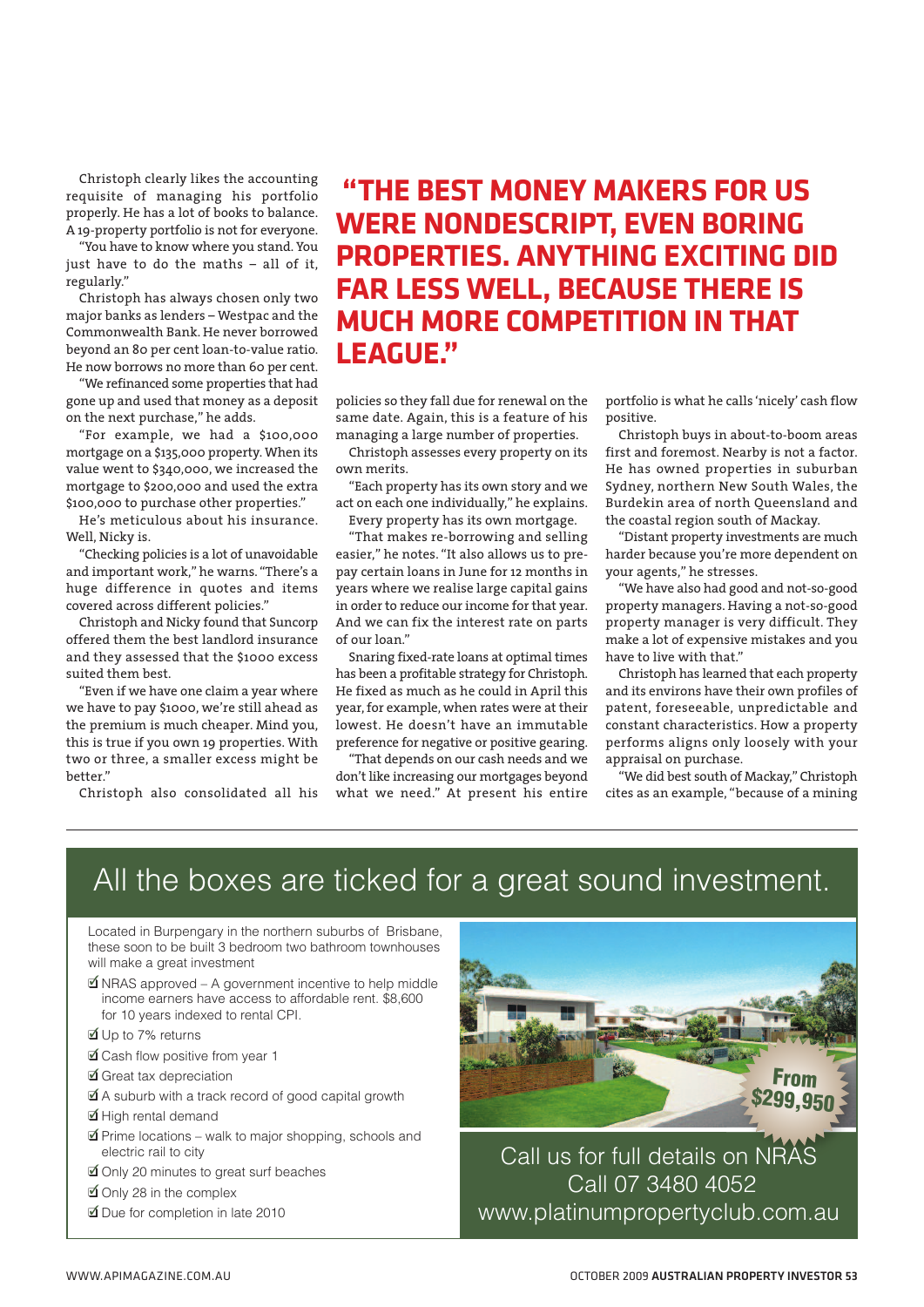### **+ INVESTOR PROFILE**

boom which turned a good investment into a great investment."

Success is never a given in an area or within a property type, even if you have experienced success before.

"In a mining area your costs are also a lot higher," Christoph warns.

"We needed to repaint a two-bedroom house two streets away from our most successful property investment.

"The quote was a shock. Eventually, I hired a friend who is a handyman and we shared what became an extensive repair and paint job.

"I did the easy things and he did all the rest.

"I profited most in terms of learning from this property, although we've now sold it for \$296,000, a profit of \$161,000 before expenses."

Never stop learning is Christoph's overriding maxim.

Some might call it a nest egg, but property isn't an investment you can just leave to incubate.

"You need to keep yourself informed so you can decide when to sell, if that becomes the right move.

"If the attraction of an area reduces and you wait too long to sell, that can be expensive."

### **DEVIL IN THE DETAILS**

Every property investor makes mistakes, but Christoph uses too much discipline to make mistakes that destroy him.

"There have been numerous stuff-ups," he admits, "but none have really hurt us.

"We don't make cataclysmic errors because we don't take make-or-break risks.

"We really like lower-priced, unexciting, free-standing properties near good areas.

They have gone up most in percentage terms."

For Christoph, each 'stuff up' has been a lesson learned.

"Things that go wrong are problems when you face them again and know you've made the same mistakes to get to there."

Christoph is happy to pass on the lessons he has learned.

"In February 2003, we bought three blocks of land in a new development in Koala Beach that doesn't allow dogs or cats.

### **"CASH FLOW IS KING, QUEEN, JACK, ACE AND 10 – IN FACT THE WHOLE PACK IN PROPERTY INVESTING."**

In practice, that meant we could only sell to investors", who wouldn't allow tenants to have dogs or cats anyway.

The result was that prices stayed low far longer than Christoph and Nicky had calculated. Prices are now rising but the couple have sold their last block.

They sold the first after 18 months. They bought it for \$175,000 in February 2003 and sold for \$195,000 in November 2004.

"We saw that it was much nicer than the developer was pricing it and therefore made a small profit despite the bad timing." They sold the second block in September

2007 for \$171,000, a \$4000 loss. The property they held has just sold for \$215,000, \$60,000 more than the \$155,000 they paid for it.

Some errors cannot be foreseen. And some evade bad endings.

In August 2002, Christoph bought a very large block of land in Ocean Shores, NSW, intending to subdivide.

That possibility was reduced when new fire regulations came in.

They decided to sell the block for \$220,000 and were prepared for the worst (a small loss).

During the sales process, they became aware that others were taking a more optimistic view and three bidders took the sale price to \$280,000 in January 2004.

Controlling maintenance and renovation costs is a challenge most investors wrestle with.

Too much diminishes the profit when selling but, as Christoph now knows, too little diminishes the chance of a sale.

"Our two-bedroom house in Armstrong Beach needed a lot of very expensive maintenance.

"We didn't want to undertake that kind of outlay so we didn't do all of it.

"It was not a buy-and-hold property for us.

"We hoped a buyer would take the property and its needs off our hands. This didn't happen. The property didn't sell.

"Once we fixed all the issues, a buyer appeared within weeks. We then made \$164,000 on the sale."

Most of Christoph's properties are managed from a distance.

He relies heavily on managing agents, which isn't always optimal.

"On one property, the managing agent



# \$6° a day buys you coffee... **OR...** A hot investment property.

### **WAKE UP TO REAL FINANCIAL INDEPENDENCE TODAY.**

The Investors Club is a free club that creates a new millionaire everyday. Join today and enjoy free support and services while you learn from experienced investors. **Make your move today!** 

Visit **www.tic.com.au/api** to get your FREE wealth creation report. .<br>Whilst all details have been carefully prepared and are believed to be correct, we do not guarantee the accuracy of the inf